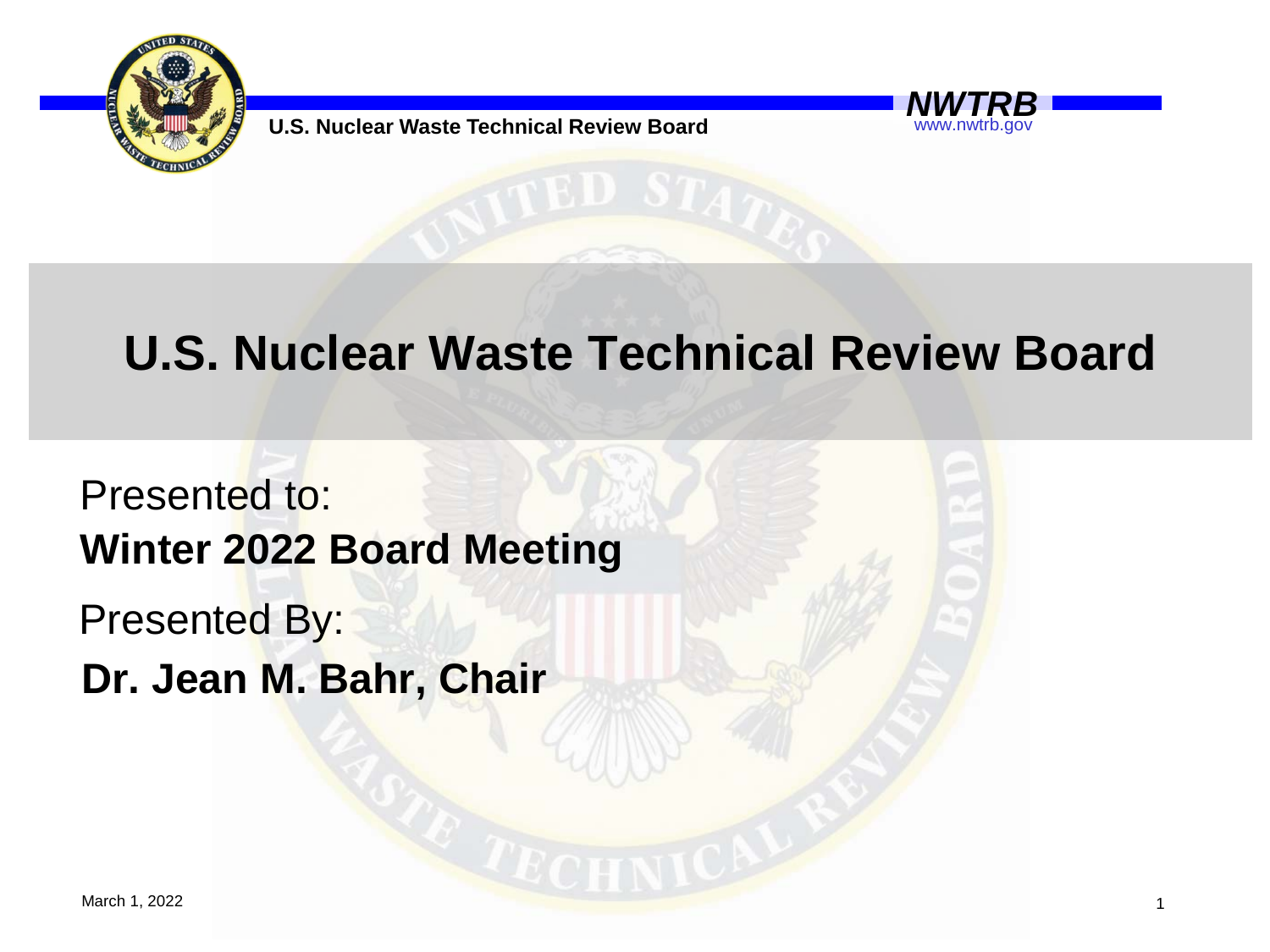## **Board Members**

- **Jean M. Bahr, Ph.D., Chair**  University of Wisconsin, Madison
- **Steven M. Becker, Ph.D.**  Old Dominion University
- **↑ Allen G. Croff, Graduate Nuc. Engr. Degree, MBA** Vanderbilt University
- **Tissa H. Illangasekare, Ph.D., P.E.**  Colorado School of Mines
- **Extemable Feddicord, Ph.D., P.E.** Texas A&M University
- **Paul J. Turinsky, Ph.D., Deputy Chair**  North Carolina State University
- (Other positions vacant)



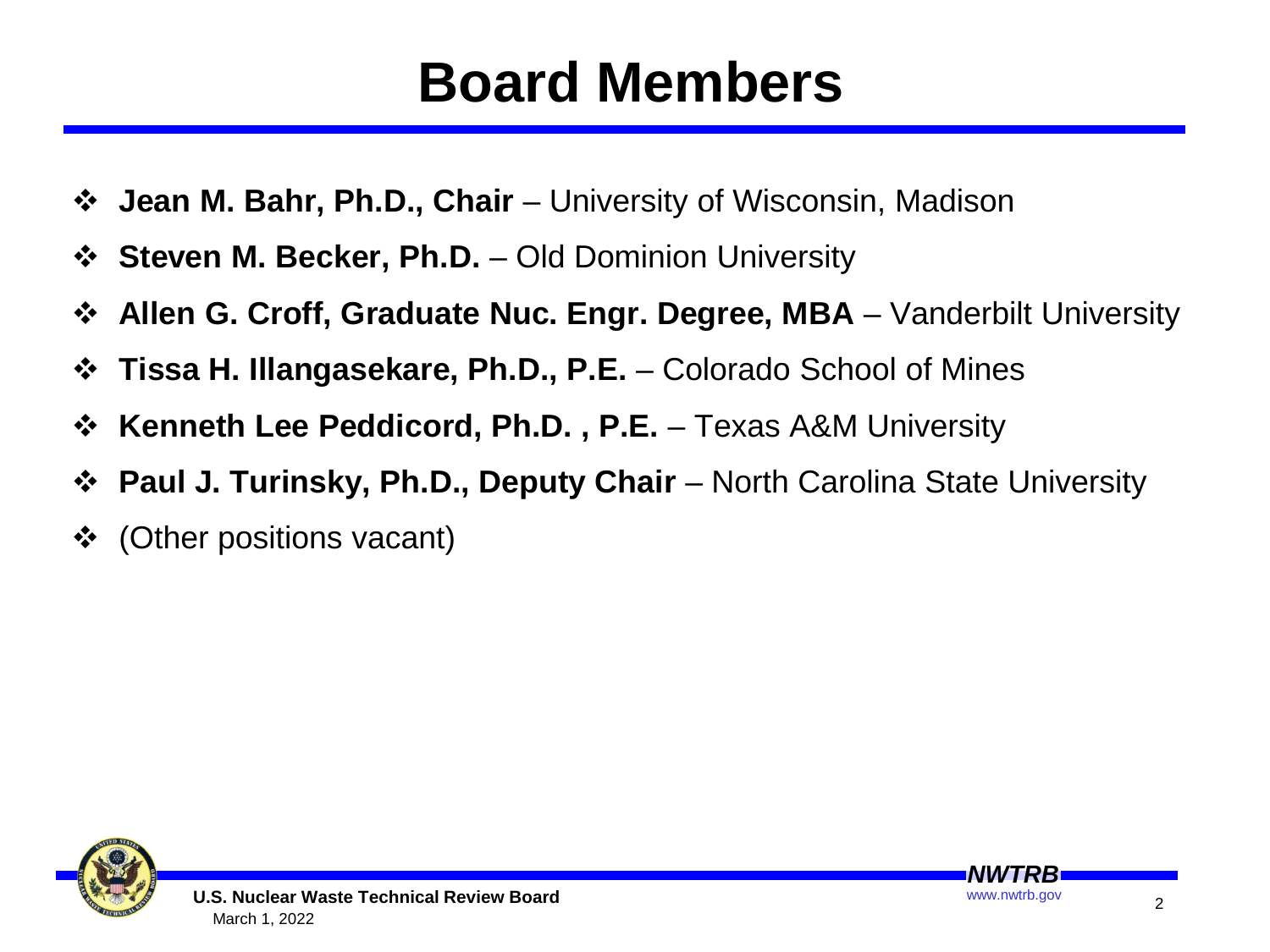## **About the Board**



The U.S. Nuclear Waste Technical Review Board (Board) was established by Congress as an independent federal agency in the 1987 amendments to the Nuclear Waste Policy Act (NWPA).







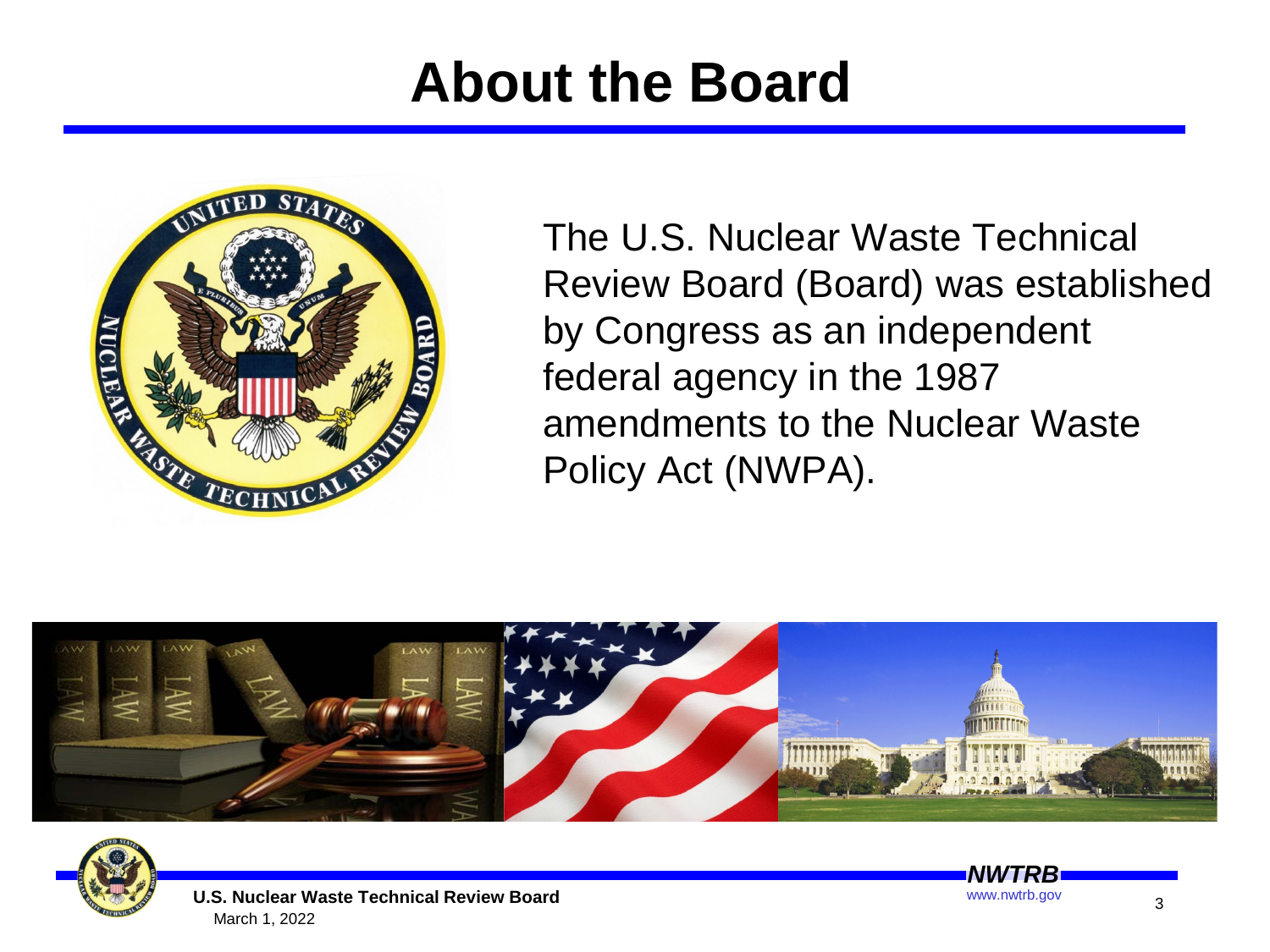## **Board Member Appointment**



- At full strength, the Board is composed of eleven members
- Board members are nominated by the National Academy of Sciences and appointed by the President to four-year terms
- Terms are staggered, and Board members may continue to serve until they are reappointed or replaced



**U.S. Nuclear Waste Technical Review Board** www.nwtrb.gov March 1, 2022

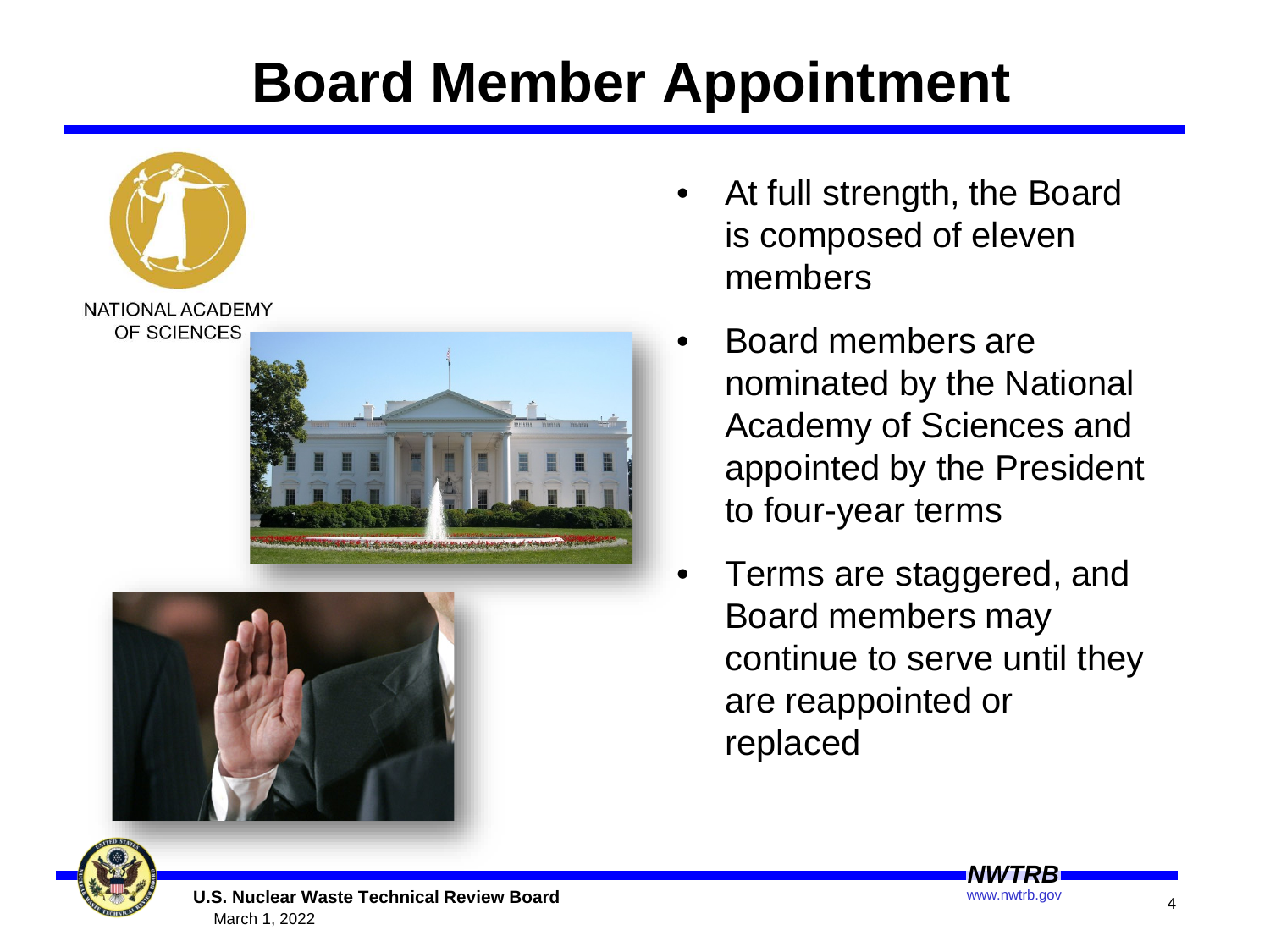## **About the Board**



#### The Board:

- Conducts independent and objective peer review of DOE activities
- Reports its findings, conclusions, and recommendations to the U.S. Congress and the Secretary of Energy
	- By law, has access to draft DOE documents—according to the Legislative History of the NWPAA, so that Board recommendations can be made during decision-making, not after the fact
- Provides congressional testimony at the invitation of Congress

*NWTRB*

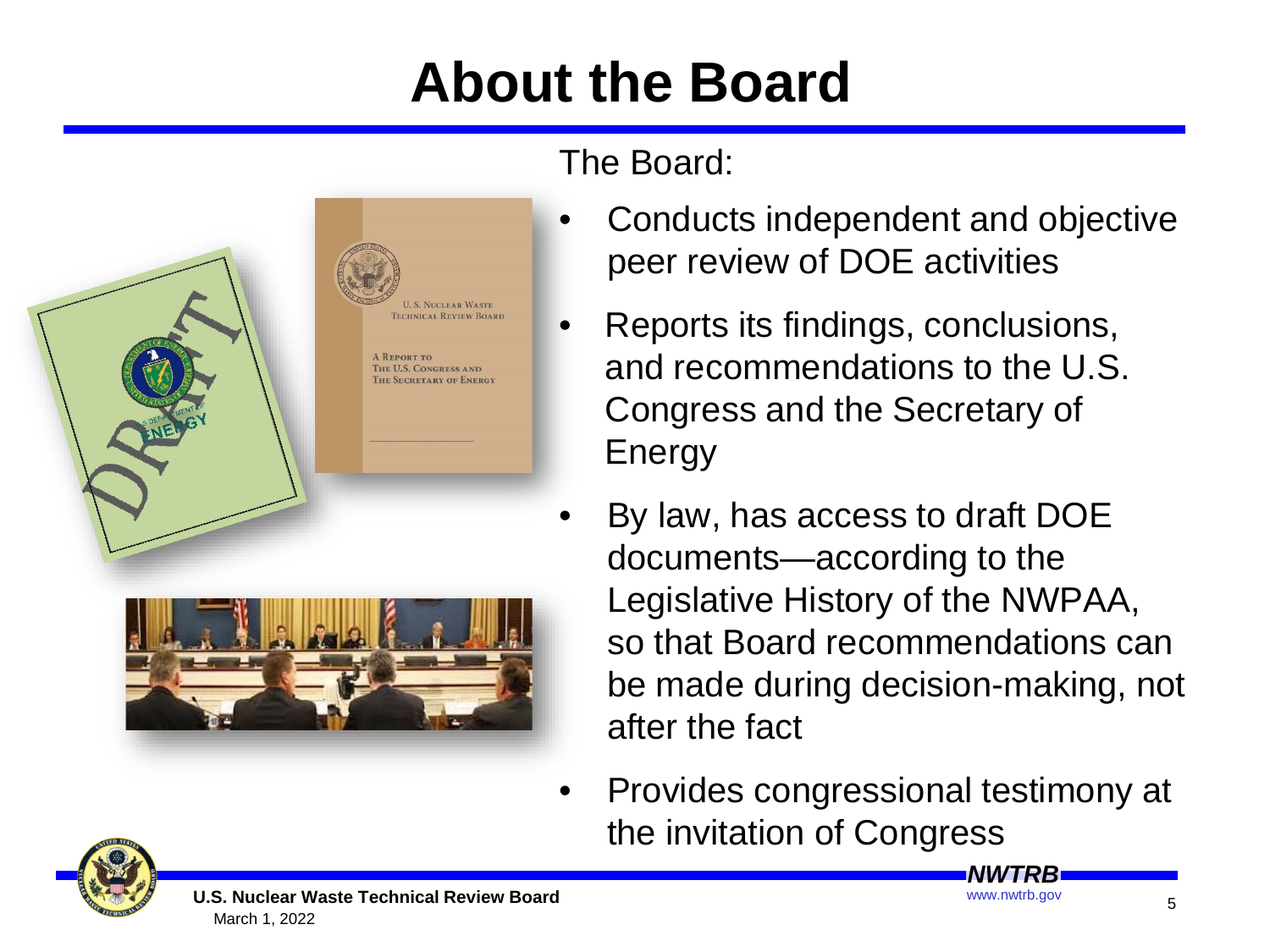## **About the Board (cont.)**



- Holds public meetings each year, normally in different locations in the United States—meetings are webcast
- Provides technical and scientific comments in letters or reports to DOE following public meetings
	- Makes all official documents and information (meeting transcripts, archived webcasts, and presentations; reports, correspondence, and congressional testimony) available on its website: *www.nwtrb.gov*



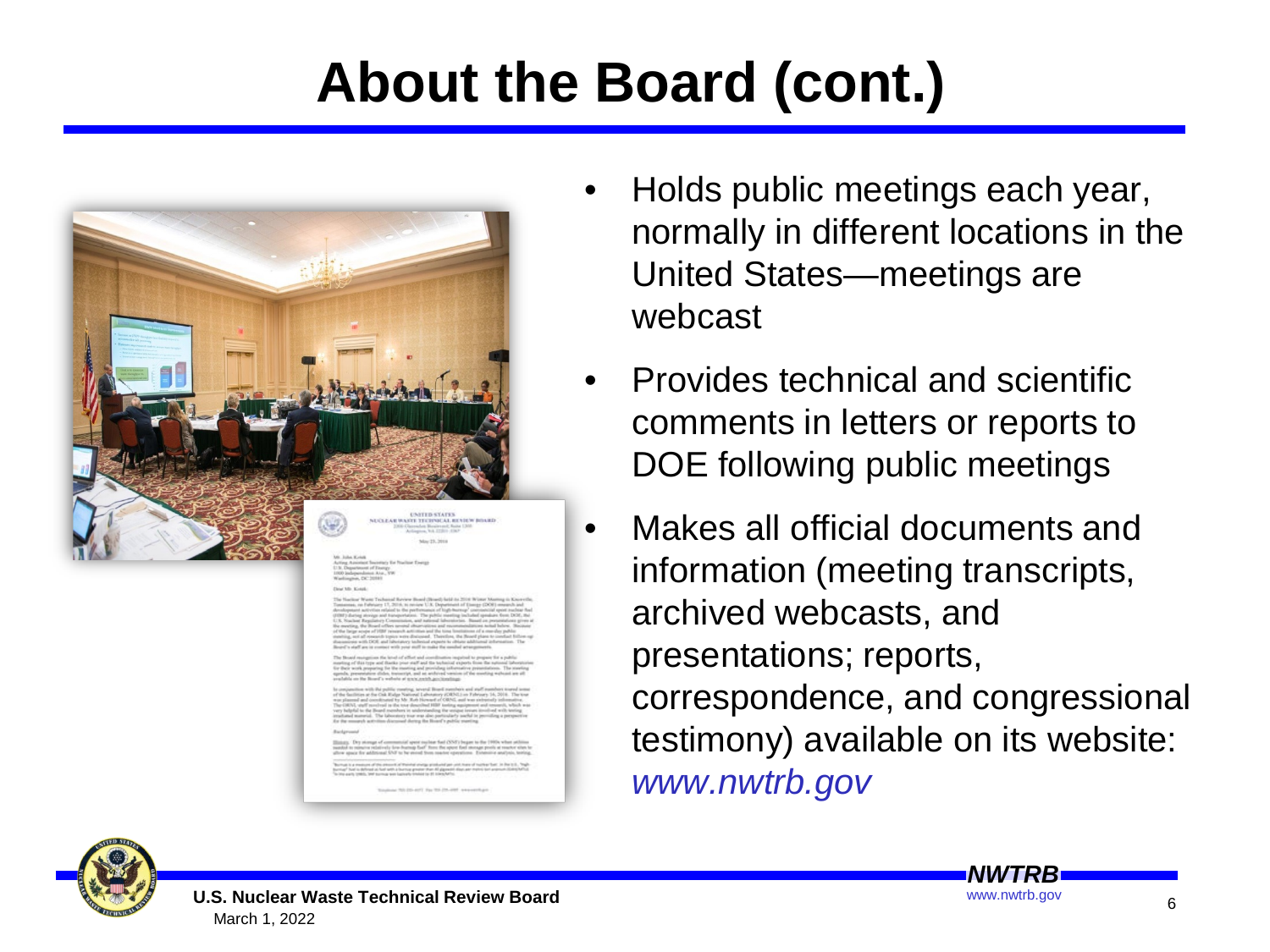## **Today's Meeting Information**

- Go to www.nwtrb.gov for meeting agenda and presentations
- Public comment period (at the end of each day)
	- Use "Comment for the Record"
	- Comments received before the public comment period begins will be read online by Board staff member Bret Leslie
	- Time for each comment during the meeting may be limited, but the entirety of the comment will be included in the meeting record
- The meeting is being recorded (the transcript and archived recording of the meeting will be available at www.nwtrb.gov)



7

*NWTRB*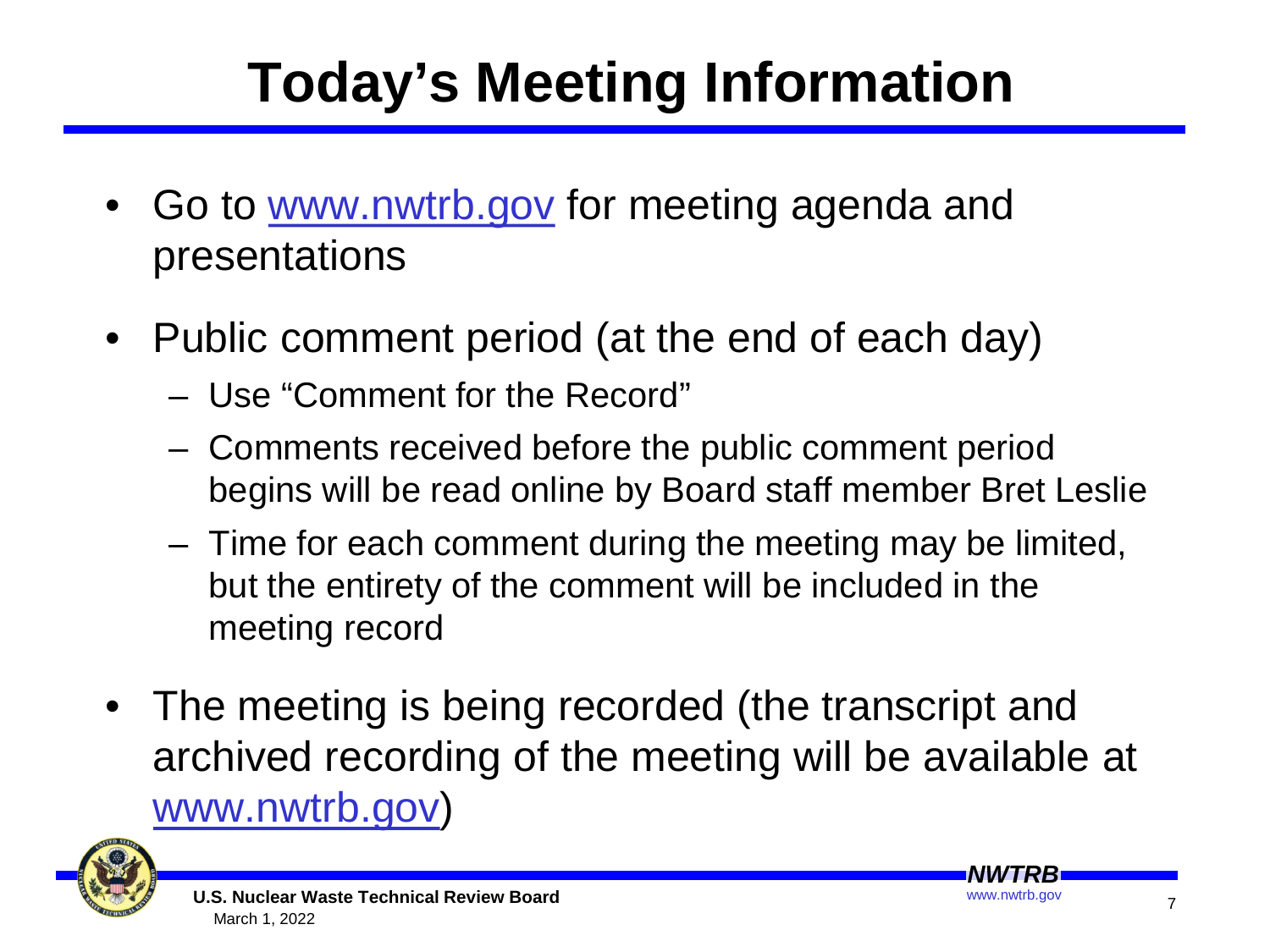# **Meeting Objective**

- Review some DOE research and development activities in the areas of disposal, storage and transportation, and integrated waste management that support DOE's spent fuel and waste disposition efforts.
- Review DOE's consentbased siting process for identifying Federal interim storage facilities for spent nuclear fuel.



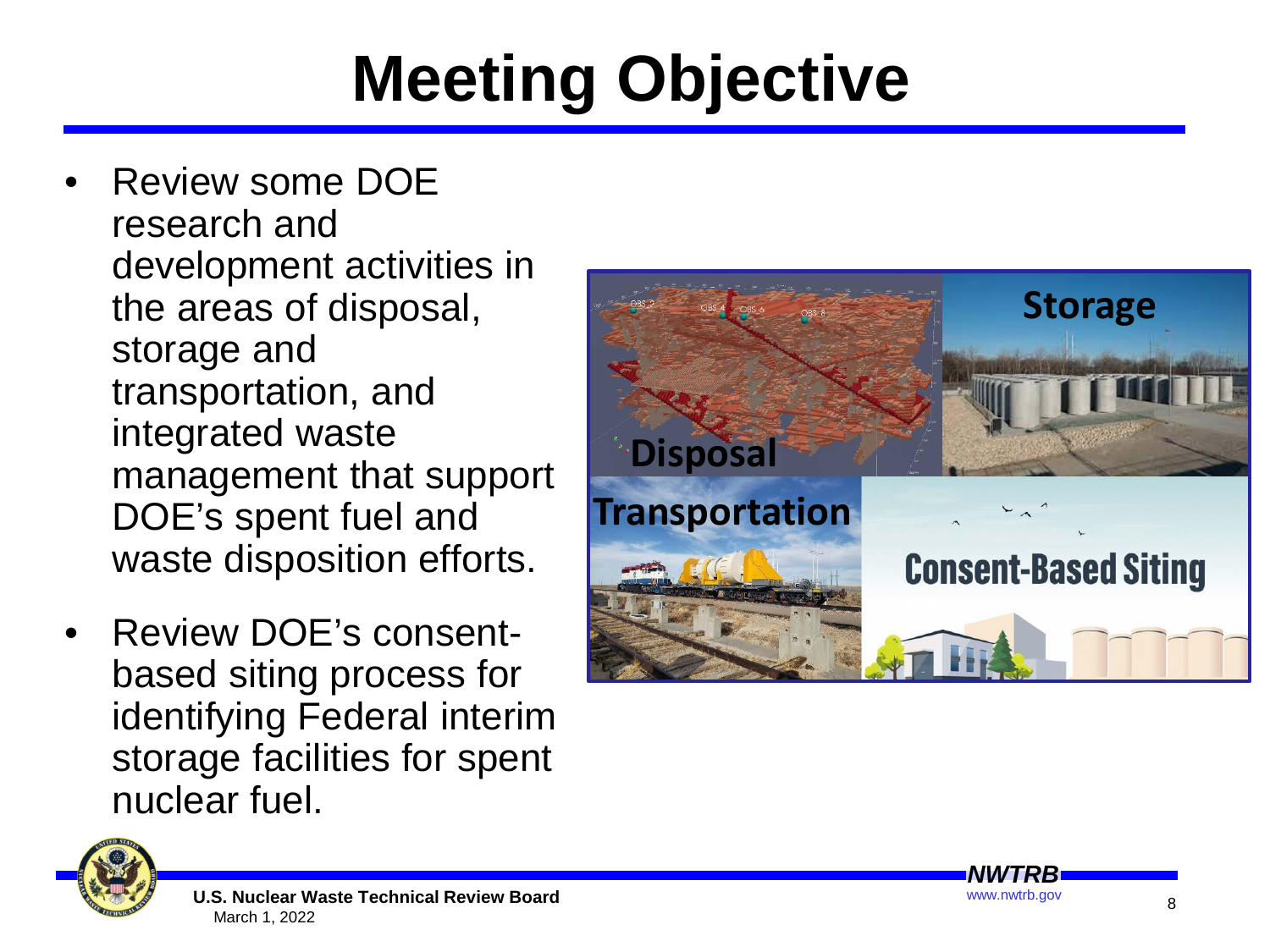## **Meeting Agenda (March 1)**

| 12:15 p.m. EST    | Update on DOE's Dual-Purpose Canister (DPC) Direct Disposal<br><b>Activities</b><br>Timothy Gunter, DOE, Office of Nuclear Energy<br>Geoff Freeze, Sandia National Laboratories |
|-------------------|---------------------------------------------------------------------------------------------------------------------------------------------------------------------------------|
| 12:55 p.m. EST    | <b>Repository-Scale Performance Assessment Incorporating Post-</b><br><b>Closure Criticality</b><br>Laura Price, Sandia National Laboratories                                   |
| 1:55 p.m. EST     | <b>Break</b>                                                                                                                                                                    |
| $2:10$ p.m. $EST$ | <b>Cladding Degradation Modeling Development</b><br><b>Brady Hanson, Pacific Northwest National Laboratory</b><br>Laura Price, Sandia National Laboratories                     |
| 3:10 p.m. EST     | Summary and Status of DOE's Storage and Transportation<br><b>Activities</b><br>Ned Larson, DOE, Office of Nuclear Energy                                                        |
| 3:50 p.m. EST     | Spent Nuclear Fuel Interim Storage Canister Corrosion and<br><b>Surface Environment Investigation</b><br>Charles Bryan and Rebecca Schaller, Sandia National Laboratories       |
| 4:50 p.m. EST     | <b>Public Comments</b>                                                                                                                                                          |
| 5:00 p.m. EST     | <b>Adjourn Day 1</b><br>IVVV I RISL                                                                                                                                             |

**U.S. Nuclear Waste Technical Review Board** March 1, 2022

9

www.nwtrb.gov